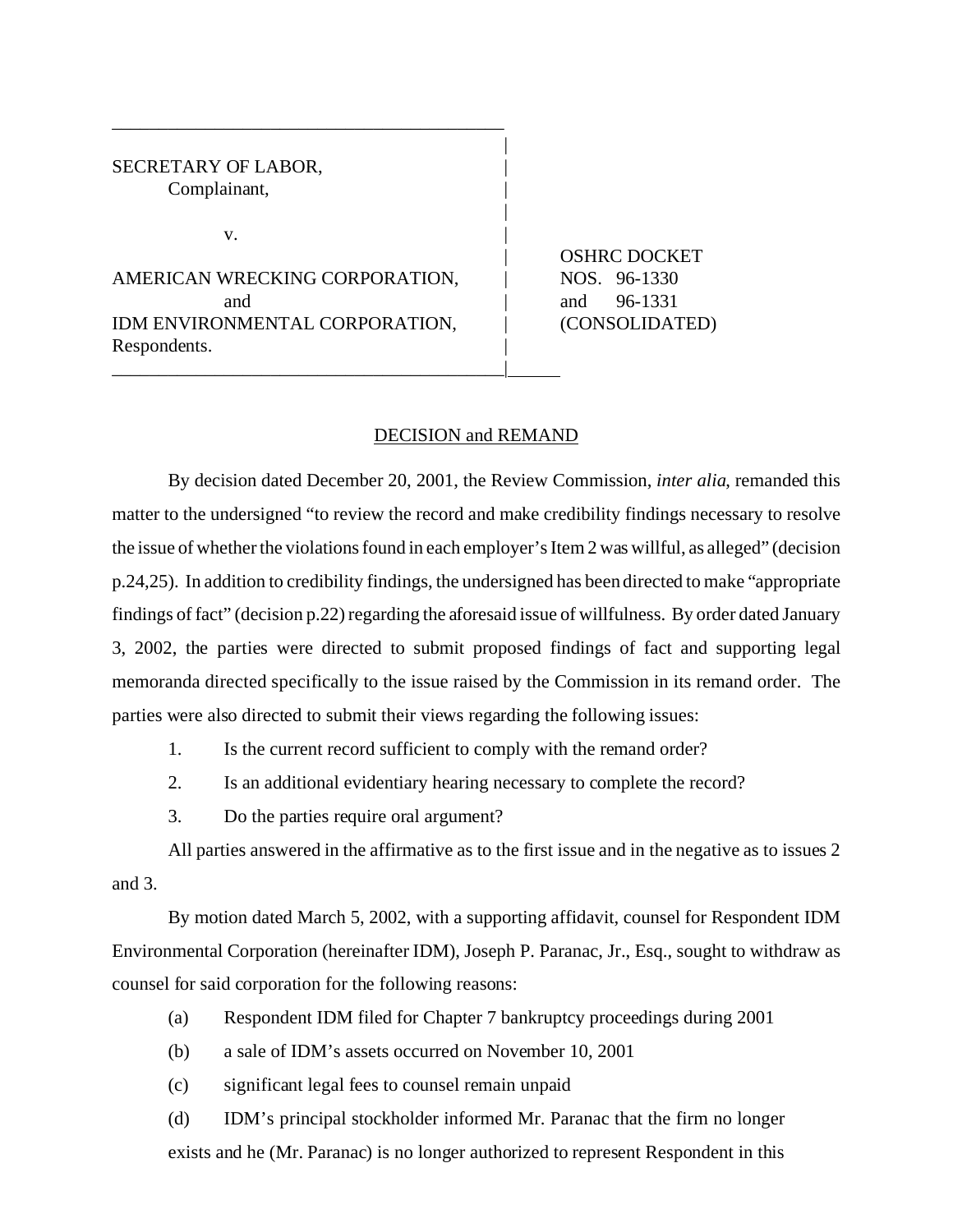matter.

By order dated March 27, 2002, Mr. Paranac'smotion towithdraw as counsel for Respondent IDM was granted. In addition, Mr. Paranac filed an appearance as counsel for Respondent American Wrecking Corporation (hereinafter AW). Submissions were filed on behalf of Complainant and Respondent AW in compliance with the order dated January 3, 2002. No submission has been filed on behalf of Respondent IDM and that firm has remained unrepresented in this phase of the litigation. In compliance with the directive of the Review Commission, the analysis of the willful issue for item 2 of the citations issued to both Respondents must be based "on the totality of the circumstances or multiple factors, none of which by themselves would warrant a finding for or against willfulness" (decision p.19) citing *Anderson Excavating* 17 BNA OSHC 1890 at 1893; 1995- 97 CCH OSHD ¶31,228 at p.43,791, affirmed 131 F.3d 1254 (8th Cir. 1997).

## Background

During the early part of 1995, respondent IDM entered into a contract with United Illuminating Company (hereinafter UI) to demolish its Steel Point generating plant. The plant had remained idle for a considerable period of time and UI was anxious to demolish the building quickly. To that end UI entered into a contract with IDM for that firm to act as general contractor for the jobsite and to perform the demolition work. However, unknown to UI, IDM intended at that time to subcontract the demolition to AW (TR 678). Based upon contradictory testimony (TR 490,814- 816,533), the weight of the evidence supports the conclusion that UI was not aware that the demolition function had been subcontracted to AW until after February 27, 1996; the date of the fatal accident. UI expressed its displeasure to IDM at that time when it learned that AW was performing the demolition work (TR 802).

Pursuant to the contract, IDM was required to complete the work by March 8, 1996 (TR 798). Substantial penalties in the amount of \$10,000 per day for the first 10 days; \$15,000 for the next 10 days and \$20,000 a day thereafter could be assessed for IDM's failure to meet the contract completion date (TR 539-540). The contract price was in excess of four million dollars (TR 573) which represented a premium rate to complete the job within 10 months rather than 15 months. In addition, a high payment was in the contract because of the presence of asbestos on the worksite (TR 725,7737,827). Thus, there was a substantial financial reward for completing the job on time and severe financial penalties for failing to complete the work within the time limit set forth in the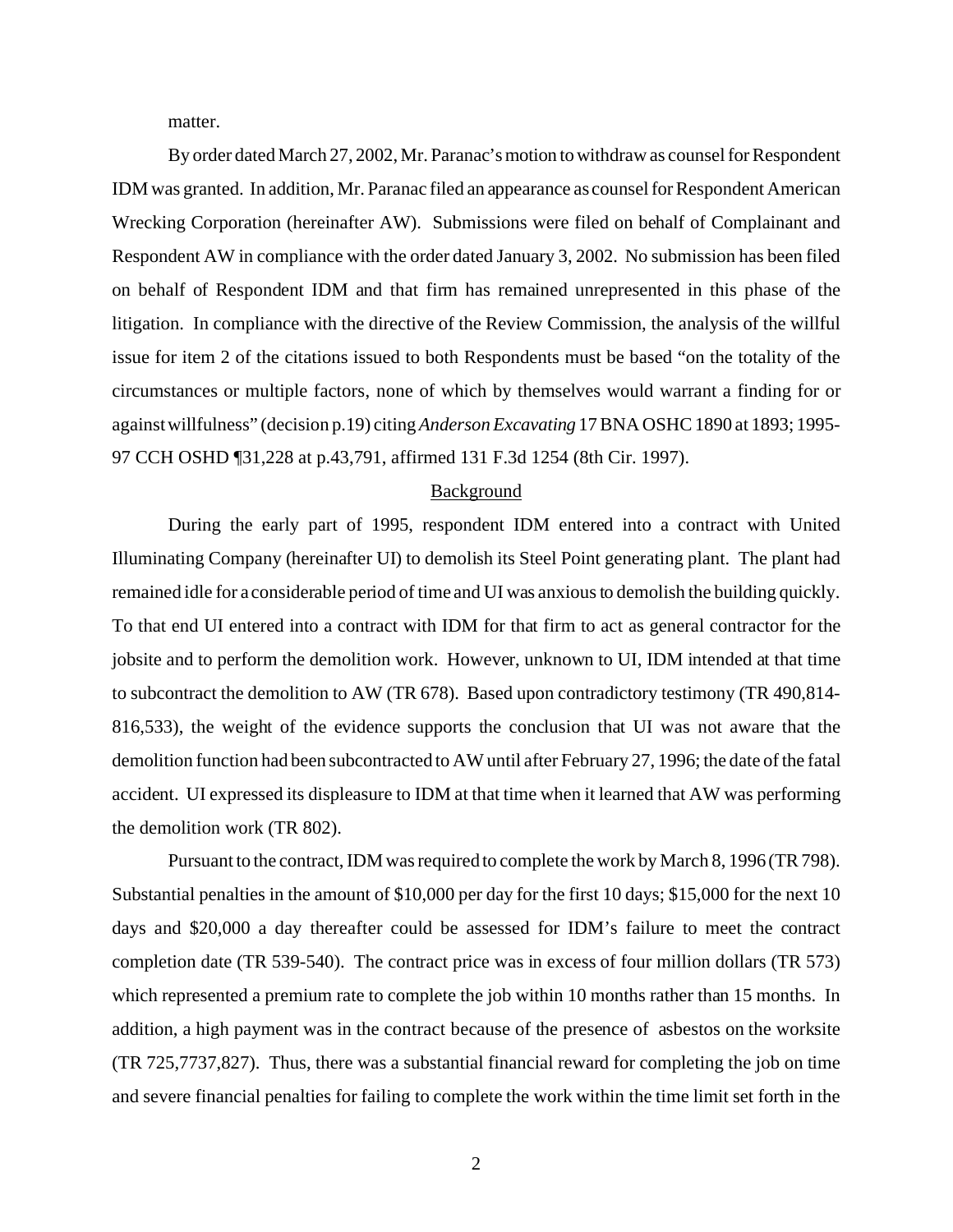contract.

Shortly after the work commenced, IDM experienced problems which delayed the demolition. Undisclosed asbestos was discovered in the distribution area which had to be removed as well as "other difficulties" (TR 484,485,708). The demolition work was interrupted from early June to mid July to remove the asbestos (TR 710). Asbestos was also discovered in the low pressure boiler area and approval had to be obtained from the state for its removal. That approval was not obtained until September 20, 1995 (TR 725).

As early as June 1995, IU became aware that the work was behind schedule and refused to grant IDM additional time to complete the project (TR 822). Moreover, the removal of the undisclosed asbestos became an additional financial burden for IDM and IU declined to pay for the additional cost. As a result, the relationship between IDM and UI became "strained" (TR 776). During September 1995, high ranking members of management for IDM and AW visited the site in an effort to revise the work plan and speed up the work process (TR 884-885). However, the work fell further and further behind schedule and, as of October 5, 1995, the job was four to six weeks behind schedule (TR 825). On October 6, 1995, IDM again asked UI for an extension of time to complete the work. That request was denied (TR 826). During this time, strong pressure was being placed upon IDM by UI representatives to speed up the work process (TR 806,808-810,884-885,484- 487,539,541-542,581-582,1187,1136-1137) and requested that crews be required to work weekends. IDM refused that request (TR 584). However, in an attempt to remedy the situation, additional equipment and workers were assigned to the job by IDM (TR 1138). In addition, an IDM official met with AW management officials to discuss ways to speed the work along (TR 811). Thus, the record supports the conclusion that IDM was experiencing extreme pressure from IU to complete the project on time and, given the fact that the work progress was weeks behind schedule, was exposed to severe financial penalties. The record further supports the conclusion that IDM was desperately seeking methods and means to speed the work along to meet their contractual obligations. This concern had been conveyed to AW personnel even though IDM was making every effort to conceal the presence of AW at the worksite as the demolition subcontractor. This set of circumstances was in existence as of the date of the fatal accident and the date that the alleged violations occurred.

## Witnesses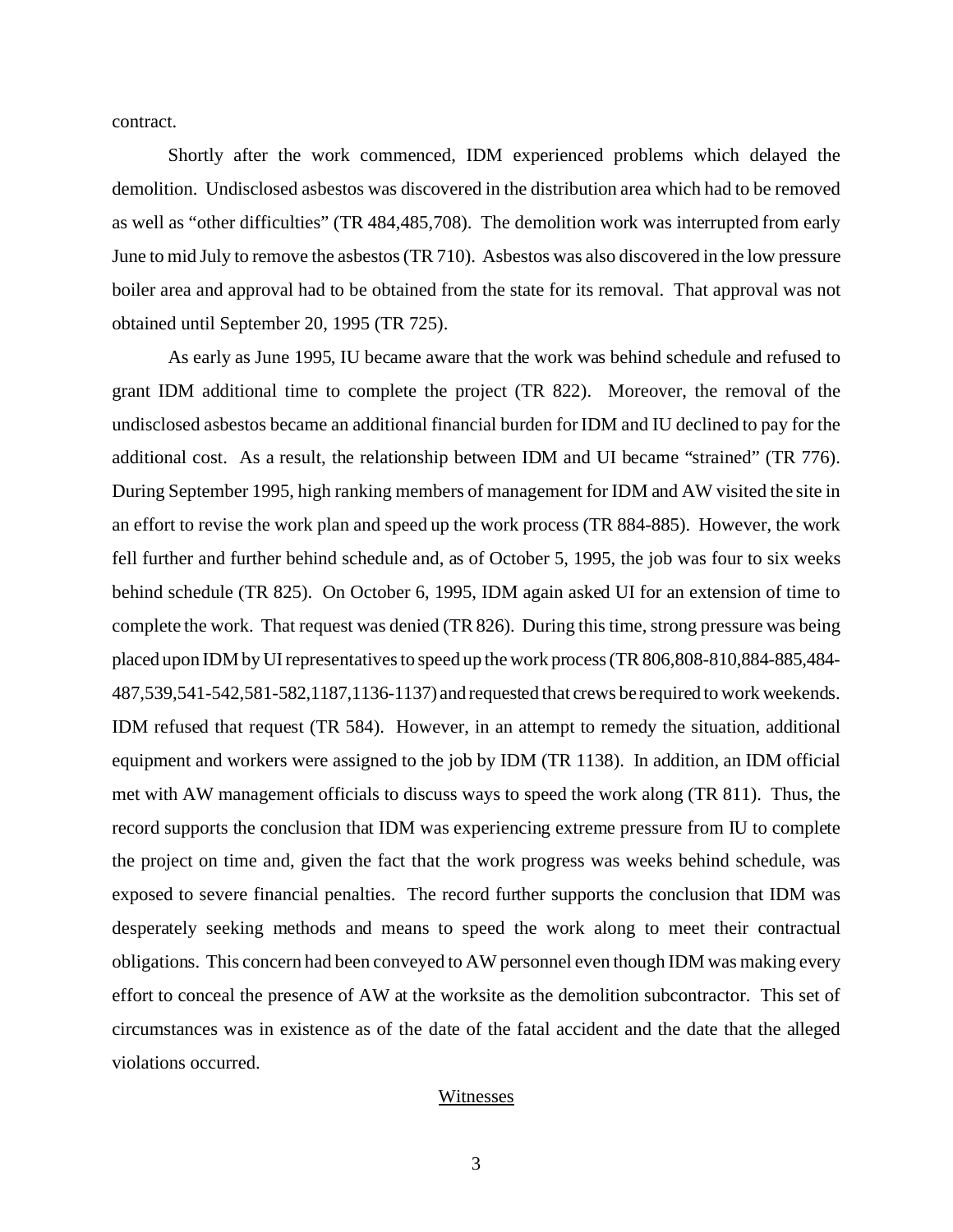The Secretary called Russell Geisser and John Maitz as expert witnesses. Mr. Geisser is a professional engineer and well qualified as a civil engineer to render an opinion regarding the hazards presented by bricks suspended by mortar (TR 227,230). I find this individual to be highly credible and his opinion that mortar has a holding value of zero for suspended bricks to be well founded (TR 254,255). Moreover, his opinion that vibration caused by the cutting of columns 14 and 15 added to the instability of the bricks is also credible (TR 256-257). Mr. Geisser also stated that the columns should have been supported for stability purposes before they were cut. (TR 257). An unknown amount of time would have been required to install the support recommended by Mr. Geisser. The condition of the building after columns 14 and 15 were cut was such that there was a danger of the bricks and the building collapsing (TR 293).

The second expert, Mr. John Maitz, is particularly well qualified to render opinions based upon his hands-on experience in the field of demolition. His background and experience are similar to the qualifications of supervisor Bartolotti (TR 295-298) and I find him to be a highly credible witness. He has continuous experience in the field of demolition since 1963 (TR 295) with approximately 20 years' experience as a supervisor (TR 297). He was emphatic in his opinion that placing workers under the unsupported bricks was dangerous and there is "no way" that he would have allowed employees to cut through columns 14 and 15 with unsupported bricks overhead (TR 320,323). He also stated that it was too dangerous to cut columns 14 and 15 under the conditions present at the worksite because heavy equipment and vibrations could cause the bricks to collapse (TR 316,317,334,338). Moreover, there are no circumstances under which he would allow workers to work in an area where beams, as in this case, had been cut completely through (TR 345). He expressed the opinion that he would not allow any employees to work in the area until all of the bricks had been removed because it "was too dangerous" (TR 366). His attitude and demeanor expressed incredulity that an employee was allowed to work under the unsupported bricks and he

stated that anyone who ordered an employee to work beneath the bricks was "unsafe and not competent" (TR 312,313,320,323,326,334,338,345,366).

Respondent IDM called Mr. Marcus Gales as a witness. Mr. Gales was employed by IDM as a safety and health officer at the jobsite (TR 906). Mr. Gales was generally ill at ease during his testimony as well as nervous and evasive. It was clear, based upon his demeanor, that he was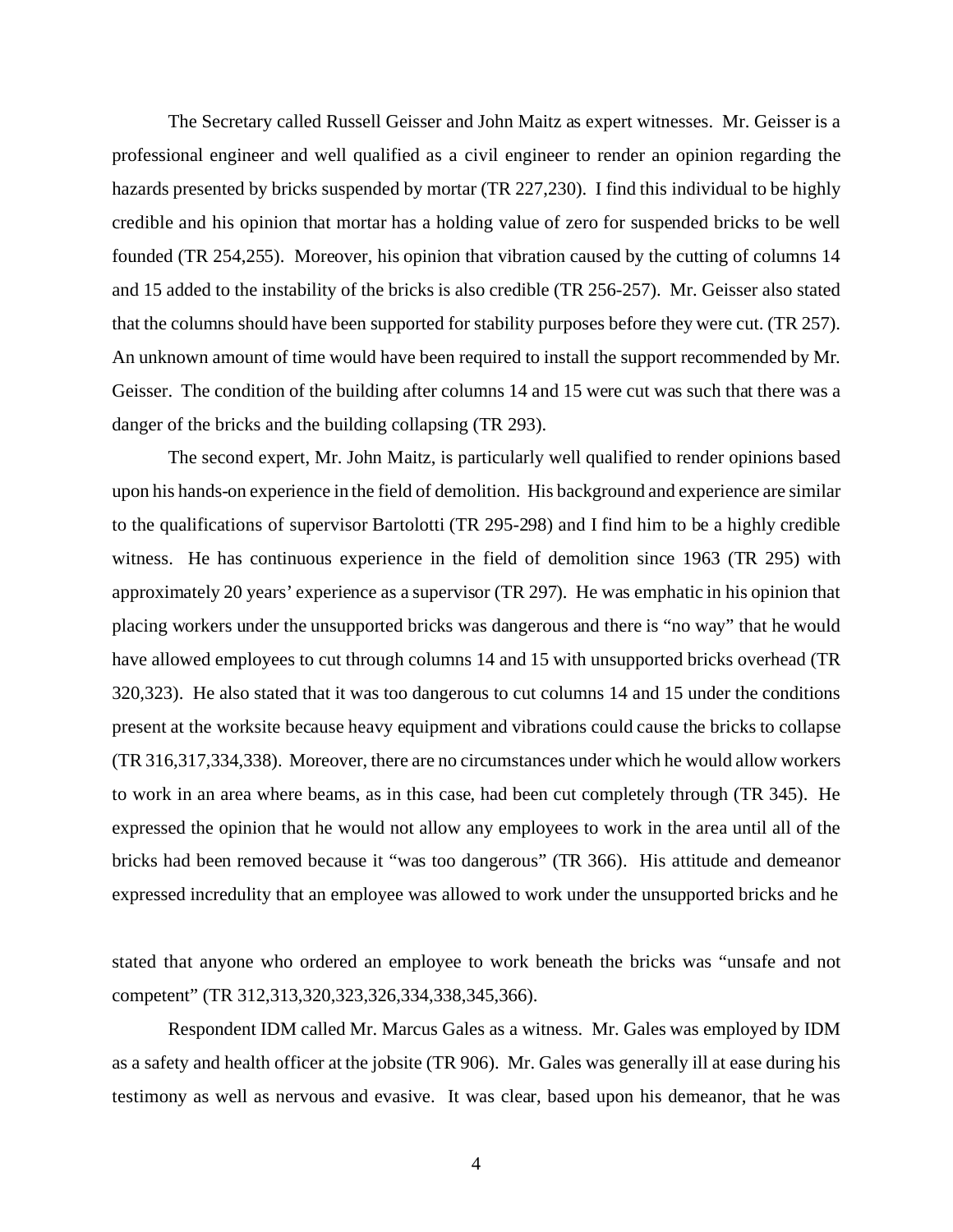attempting to respond to questions in a fashion most favorable to his employer. Nevertheless, I find the following testimony to be credible. Mr. Gales made frequent inspections of the worksite on a daily basis and observed the partially demolished south brick wall for two or three days prior to the accident (TR 925). He specifically remembered inspecting the bricks on February 26, 1996 (TR 926) and he spoke to Mr. Bartolotti about the wall. Although not stated directly, it is clear that Mr. Gales was concerned about the hazards posed by the suspended bricks (TR 930). He stated that Bartolotti assured him that the bricks were safe (TR 930-931). It is not clear whether Mr. Gales was satisfied with the explanation he received; however, during a safety meeting he conducted on the morning of February 27, 1996, the date of the accident, he warned the supervisors in attendance, including Bartolotti, to be aware of bricks that might fall in the turbine area (TR 922). Based upon the testimony of Messrs. Geisser and Maitz, it is concluded that a reasonable person familiar with the demolition industry would recognize the unstable condition of the unsupported bricks and would appreciate the hazard to which employees were exposed when working beneath the bricks. Thus, Mr. Gales, as a person familiar with the demolition industry and responsible for safety and health at the worksite, knew of the hazard of falling bricks to which employees were exposed when working in that area. Notwithstanding his appreciation of that hazard, he failed to order the removal of the bricks before allowing employees to work beneath the unsupported bricks (TR 482, 483).

Mr. Paul Reis was called as a witness by Complainant and Respondent IDM. Mr. Reis was employed as field superintendent at the worksite by IDM (TR 480) and was the highest ranking employee of that company on site on a daily basis. Mr. Reis was aware that the job was behind schedule and that UI was pressuring IDM to accelerate the work (TR 487). He conferred with Vice President James Harrigan of IDM about the UI complaints and he was present at a meeting with UI personnel when Mr. Harrigan stated that he (Harrigan) told AW personnel that the work was behind schedule and must go faster (TR 487).

Mr. Reis inspected the worksite on a daily basis (TR 951) and observed the bricks suspended from the south wall the morning of the accident and asked Mr. Bartolotti why the bricks had not been removed (TR 508,509). Reis testified that Bartolotti told him that the bricks were "safe" and he (Bartolotti) was the expert (TR 508). Although Mr. Reis was the field supervisor on site and the individual "in charge" (TR 481) including having responsibility for maintaining a safe worksite (TR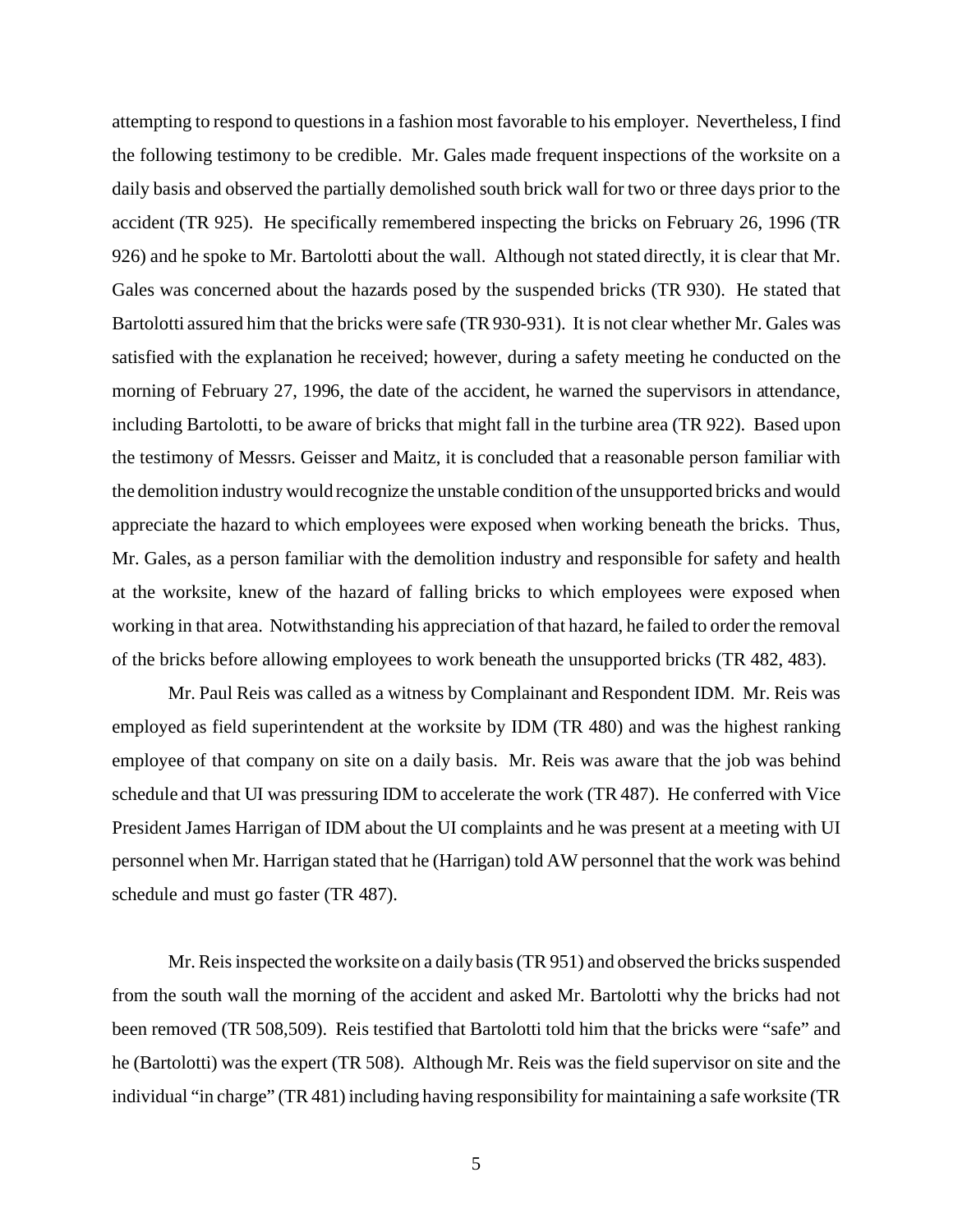482), he did not issue an order to remove the bricks before proceeding to cut columns 14 and 15 even though he thought the non-removal of the bricks to be peculiar (TR 509). When pressed closely on the point, Mr. Reis acknowledged that employees could not work safely under the bricks because the bricks could fall (TR 512) and there were no circumstances under which an employee could work safely under the bricks in the condition present at the worksite (TR 524-525). As the individual ultimately responsible for safety on the worksite and knowing that the work was behind schedule with the potential for severe financial penalties on the horizon for failing to complete the job on time, it is concluded that Mr. Reis allowed an unsafe condition to exist at the worksite to avoid spending the time necessary to remove the hazardous condition. Moreover, as an individual familiar with the work plan (TR 526,527), Mr. Reis knew that beams 14 and 15 would be cut by an employee. Thus, Mr. Reis appreciated the hazard to which employees cutting beams 14 and 15 were exposed and failed to eliminate that hazard in order to "speed up" the work.<sup>1</sup>

Mr. Frank Bartolotti was employed by AW as a working foreman and was the person responsible for demolishing the south brick wall. Bartolotti was the senior AW employee on site (TR 30,1038) and directed the work activity of the deceased employee. He was the designated competent person and safety officer for Respondent AW (TR 46,155,156). Mr. Bartolotti was a nervous witness who displayed a distinct lapse of memory for matters of importance (TR47,141,147,198,199,203,280,221,223) and provided contradictory testimony (TR 110,180,112,117,118,145,180). Bartolotti was ill at ease and attempted to temper his testimony in a fashion most favorable to his employer.<sup>2</sup>

Notwithstanding the foregoing, I find the following testimony to be credible. Mr. Bartolotti had over twenty years' experience in the demolition business at the time of the inspection (TR 31) and extensive experience as a supervisor for large demolition projects (TR 31-35). His knowledge of demolition techniques was acquired by hands-on work in the field and his experience and background are similar to Complainant's expert, Mr. Maitz. As in the case of Mr. Maitz, it is

 $<sup>1</sup>$  I specifically discredit Mr. Reis' testimony that he believed the bricks were in an arch configuration</sup> which created a "safe" condition (TR 516,517,520).

 $^2$  Mr. Bartolotti refused to acknowledge even the possibility that the deceased could accidentally bump the manlift in which he was working against the columns that he was cutting (TR 148).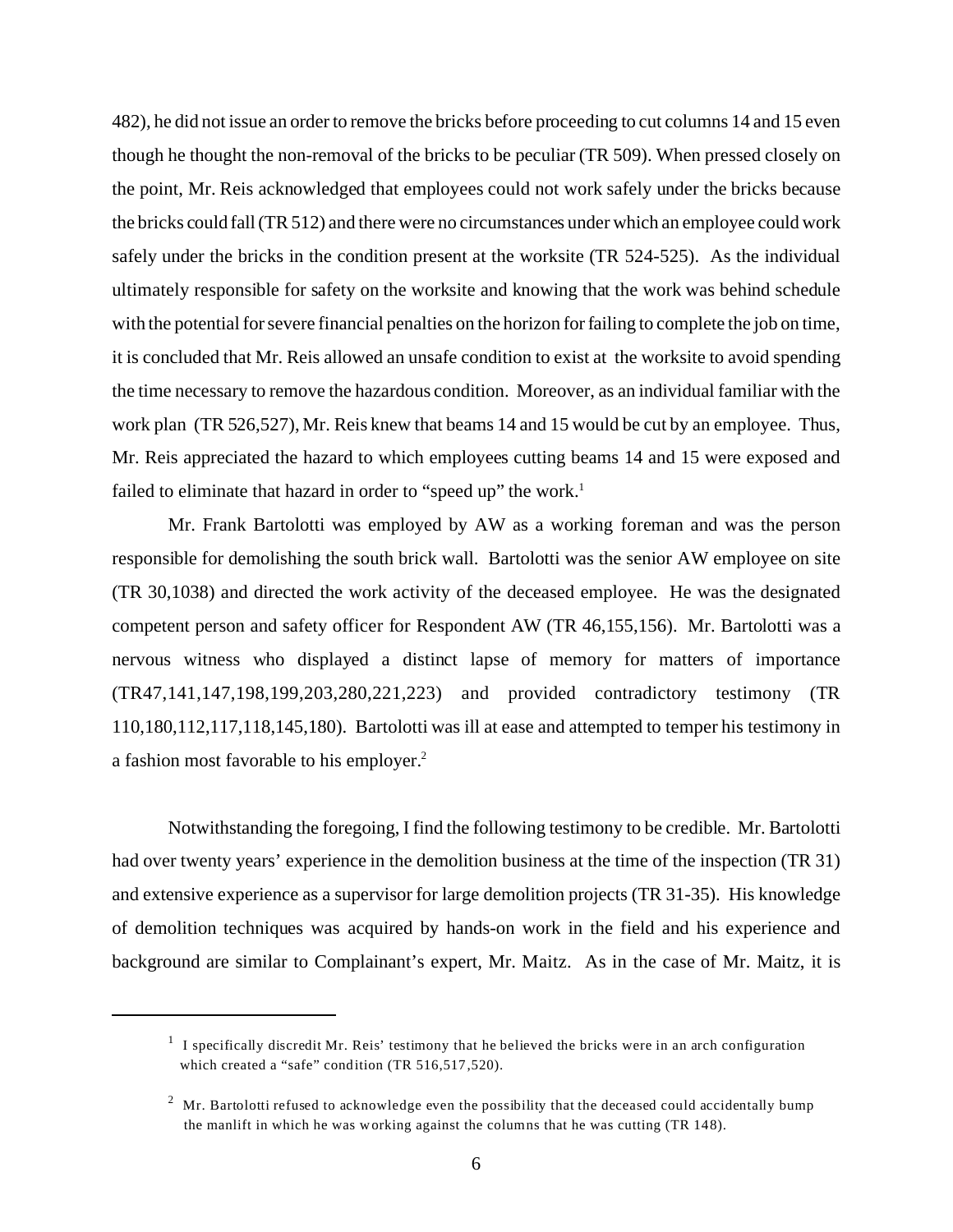concluded that the unsafe condition of the unsupported bricks was so obvious to a person of Mr. Bartolotti's experience, that his belief that an employee positioned beneath the bricks was not exposed to any hazard while cutting steel beams is unreasonable. Moreover, there is no evidence to support the conclusion that Mr. Bartolotti made a good faith effort to eliminate the hazardous condition. To the contrary, Mr. Bartolotti testified that he intended to remove all of the bricks (TR 112,117,141) but was prevented from doing so because of the height limitations of the front end loader that he operated to remove the bricks (TR 115-117, 126, 127). He made the decision to leave the suspended bricks in place even though a crane was on site and available to remove the bricks (TR 127).

As noted by the Commission (decision p.14), Bartolotti was granted discretion by his employer to make decisions regarding the manner in which he would "proceed with the various demolition activities" without any guidance from work rules or policies. Thus, as stated by the Commission, Bartolotti's decision to leave the bricks in place was "foreseeable" (decision pg. 15). The issue remaining, as noted by the Commission, is whether Bartolotti had a heightened awareness of the hazard and "appreciated that the working conditions were hazardous" (decision pg. 20).

Based upon the highly credible testimony ofComplainant's expert, Mr. Maitz, it is concluded that a person possessing Mr. Bartolotti's extensive experience in demolition had a heightened awareness of the hazard of falling bricks which he created at the worksite. However, the general knowledge throughout the worksite that the job was significantly behind schedule caused Messrs. Gales, Reis and Bartolotti to disregard a condition which they knew presented a hazard to employees working beneath the unsupported bricks in order to speed up the work process. The pressure of financial loss created by the failure to comply with the contractual work schedule as well as the inability to obtain relief from UI created a tense atmosphere which permeated the worksite and caused supervisors and workers to complete work assignments as quickly as possible. This atmosphere was enhanced by the efforts of Messrs. Harrigan and Reis of IDM to encourage AW personnel to work faster (TR 487). Based upon the totality of the circumstances present at the jobsite, it is concluded that Messrs. Gales, Reis and Bartolotti allowed a hazardous condition, to which employees would be exposed, to exist at the worksite to avoid expending the time necessary to eliminate the hazard. The pressure to complete the job as quickly as possible caused the representatives of both Respondents to place expediency above safe work practices.

7